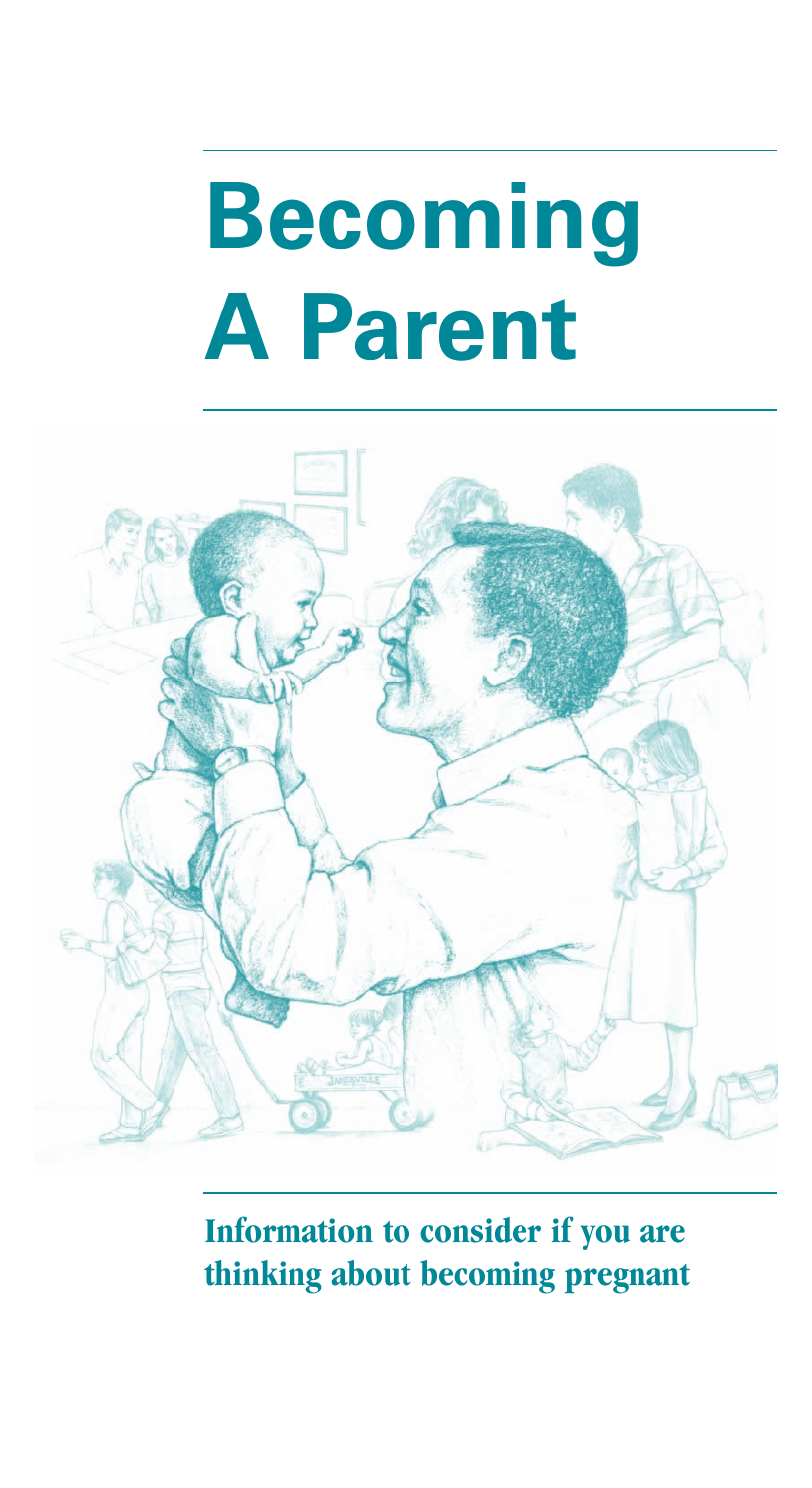# **THE PURPOSE OF THIS BOOKLET**

is to provide individuals and couples with helpful and practical information to use when making the decision to have a child. While the information is particularly useful for those considering a first pregnancy, it is also intended for those who already have children.

Within this booklet the term "Health Care Provider" is used to refer to the variety of professionals involved with providing perinatal health care, including physicians, nurses, social workers, dietitians, and health educators. "Perinatal Care" refers to the continuum of health care from the few months before pregnancy through the baby's first year of life.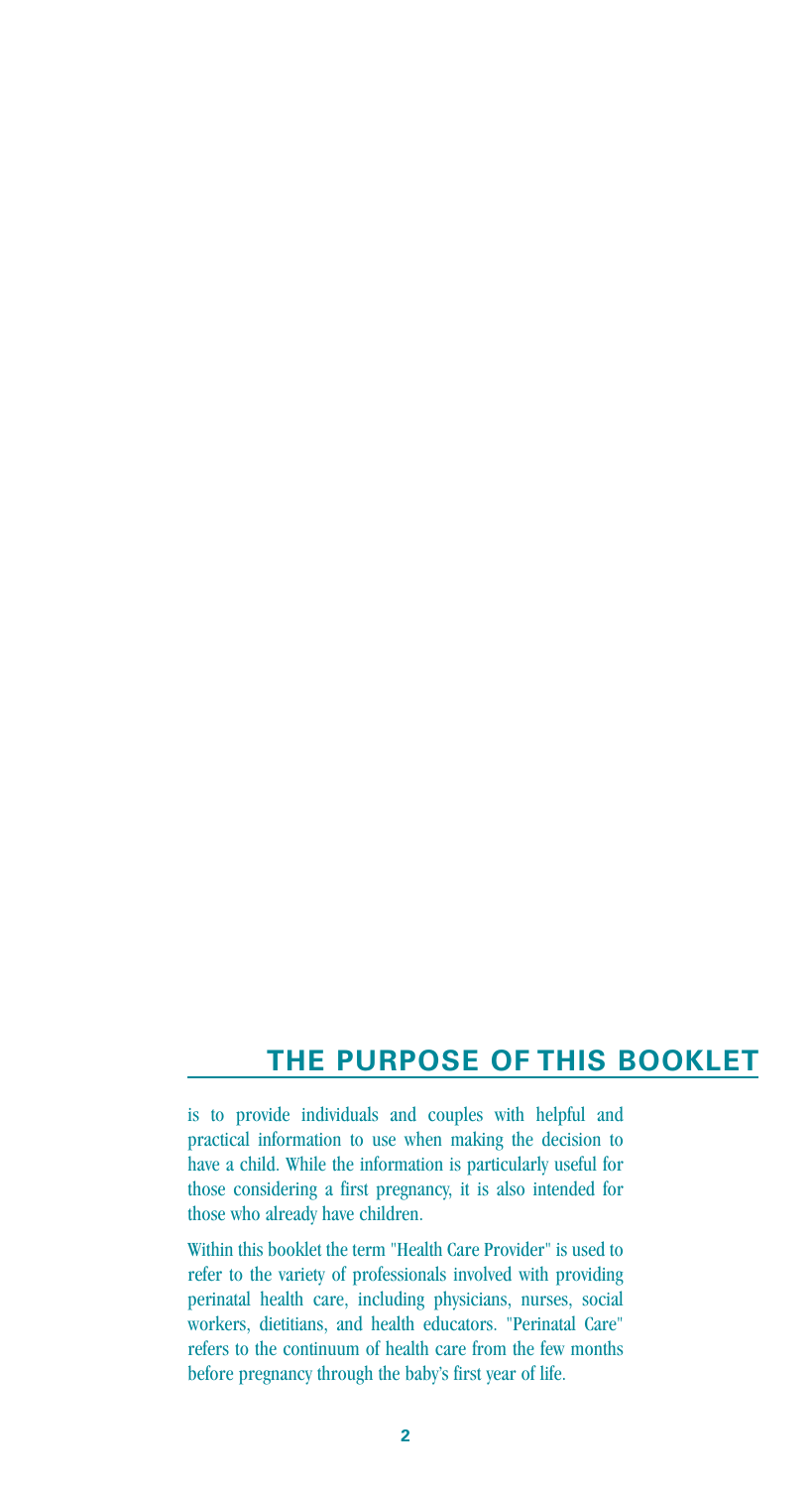## **BECOMING A PARENT**

One of the most important decisions you will ever make is whether or not to become a parent. The challenges of pregnancy and parenthood can be exciting and rewarding when they are approached with thoughtful decision-making and preparation.

If you prepare for each pregnancy, you will choose health practices which increase the chances of a healthy pregnancy and infant, and you will be more likely to recognize and accept the responsibilities of parenthood.

If you choose not to become a parent, you can decide which steps are necessary to be sure that you do not have an unintended pregnancy.

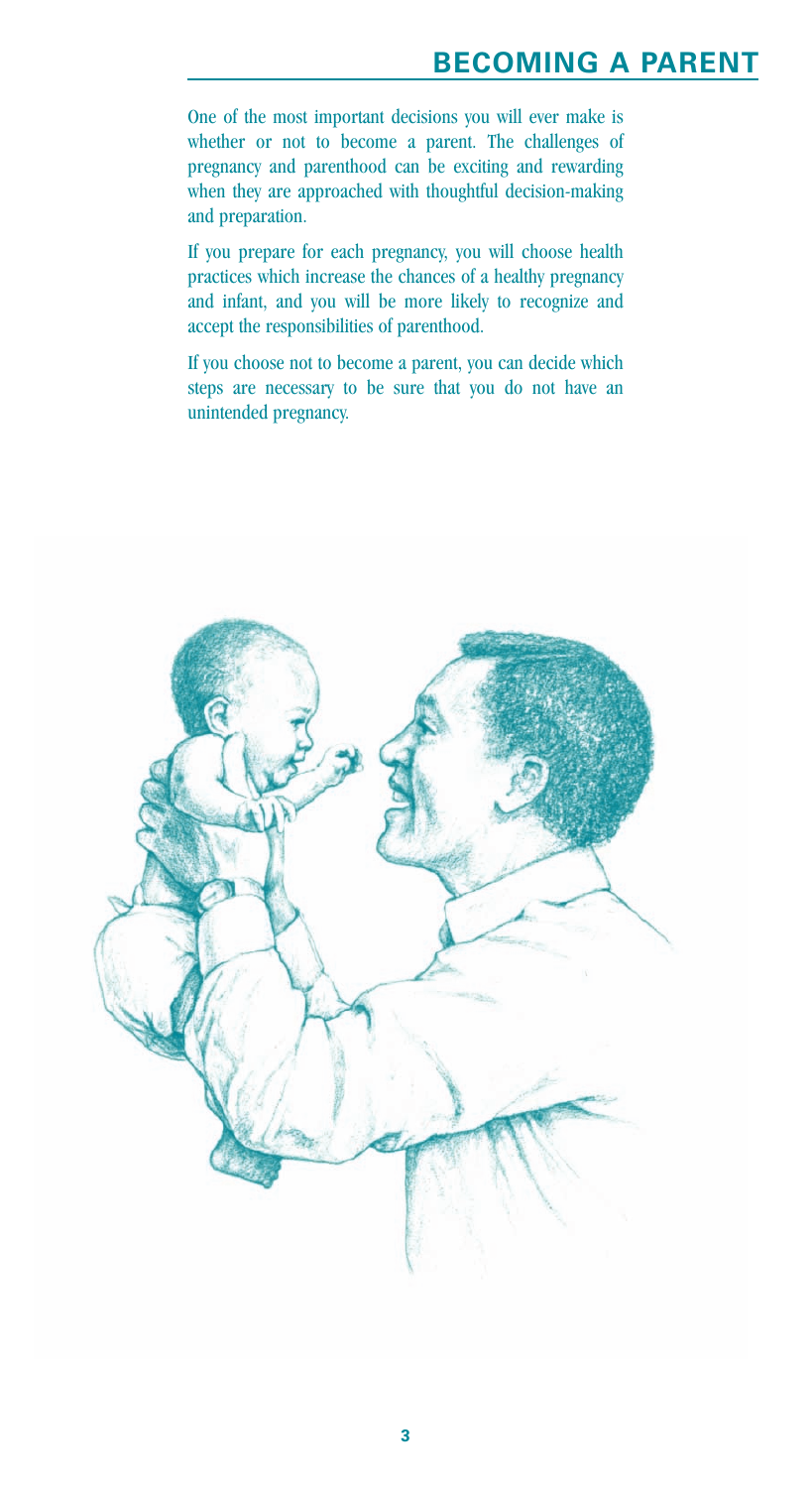When you make the decision to become pregnant, you are making the decision to become parents.

This decision should be made knowing that the responsibility for a healthy pregnancy and birth, and the responsibility for raising your child rests primarily with you, the parents to be.

There are several things you can do to meet this responsibility through active planning and preparation before conception.

- *Inform yourself* about the factors that affect pregnancy and birth.
- *Investigate* the skills and qualities necessary to be a caring and supportive parent.
- *Work with* your health care provider to minimize the effect of any risk factors you may have.
- *Strive for* your best state of physical and emotional health.

# **YOUR DECISION**

The decision to become parents is personal and private. While you are deciding, you may find it helpful to talk with others including friends, counselors or clergy. You can learn from their perspectives and share the hopes, fears and dreams you might have about pregnancy and parenthood.

Several factors can influence the decision if and when to become pregnant and to become parents:

#### HEALTH STATUS

Physical health is very important during pregnancy when the baby is developing. You may have a medical condition that can affect your decision to become pregnant. Talk with your health care provider to determine if your medical condition may affect your pregnancy, or if your pregnancy may affect your health.

Parenting is physically demanding. Develop habits that will keep you in good health.

#### FINANCIAL CIRCUMSTANCES

It is important to consider your ability to provide for the basic needs of your family. These needs include health care, good food, safe housing, clothing, education, transportation and recreation.

#### EMOTIONAL CONSIDERATIONS

A parent's emotional maturity affects the quality of parenting a child will receive. You need to be able to nurture, love, and support your child.

Only you can determine the reasons that you want to become a parent. Some reasons often lead to disappointment. Wanting someone to love or having a child so your partner will stay with you are examples of potentially disappointing reasons.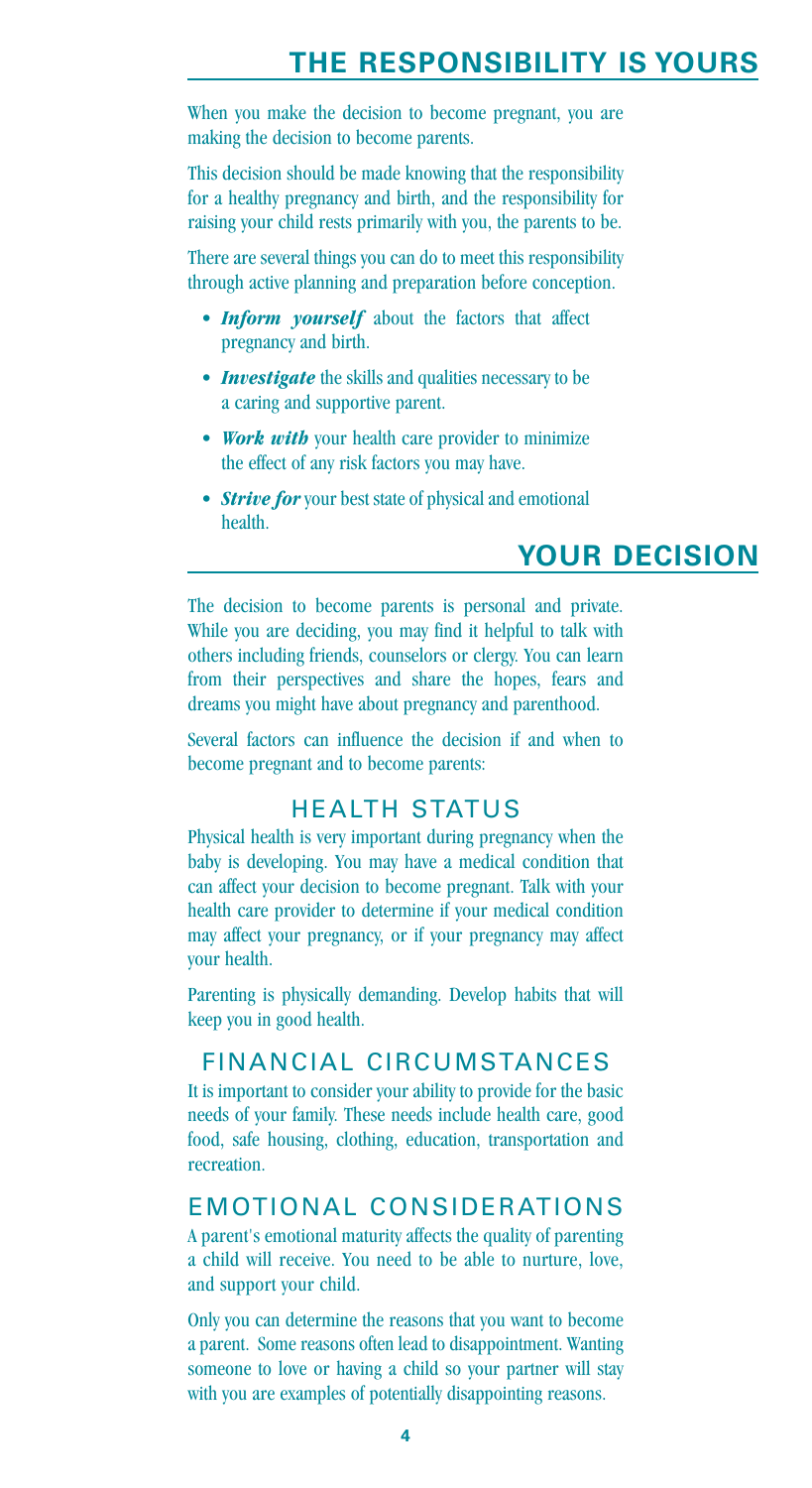#### CAREER GOALS

Your career goals may affect when and if you decide to become parents. Factors to consider are travel, required overtime, flexibility of scheduling work hours, child care and leave of absence with or without pay.

#### SUPPORT NETWORK

The challenges of parenting can be more easily met and the joys enhanced, when you have the strength and support of your partner, family and friends. Having and caring for a child will affect these relationships. Old patterns change and new patterns emerge. Think and talk about how a child will affect your relationships.

#### AGE

Age is a factor to consider, especially if you are a teenager or over the age of 35. Talk to your health care provider about how your age might affect your decision to become pregnant.

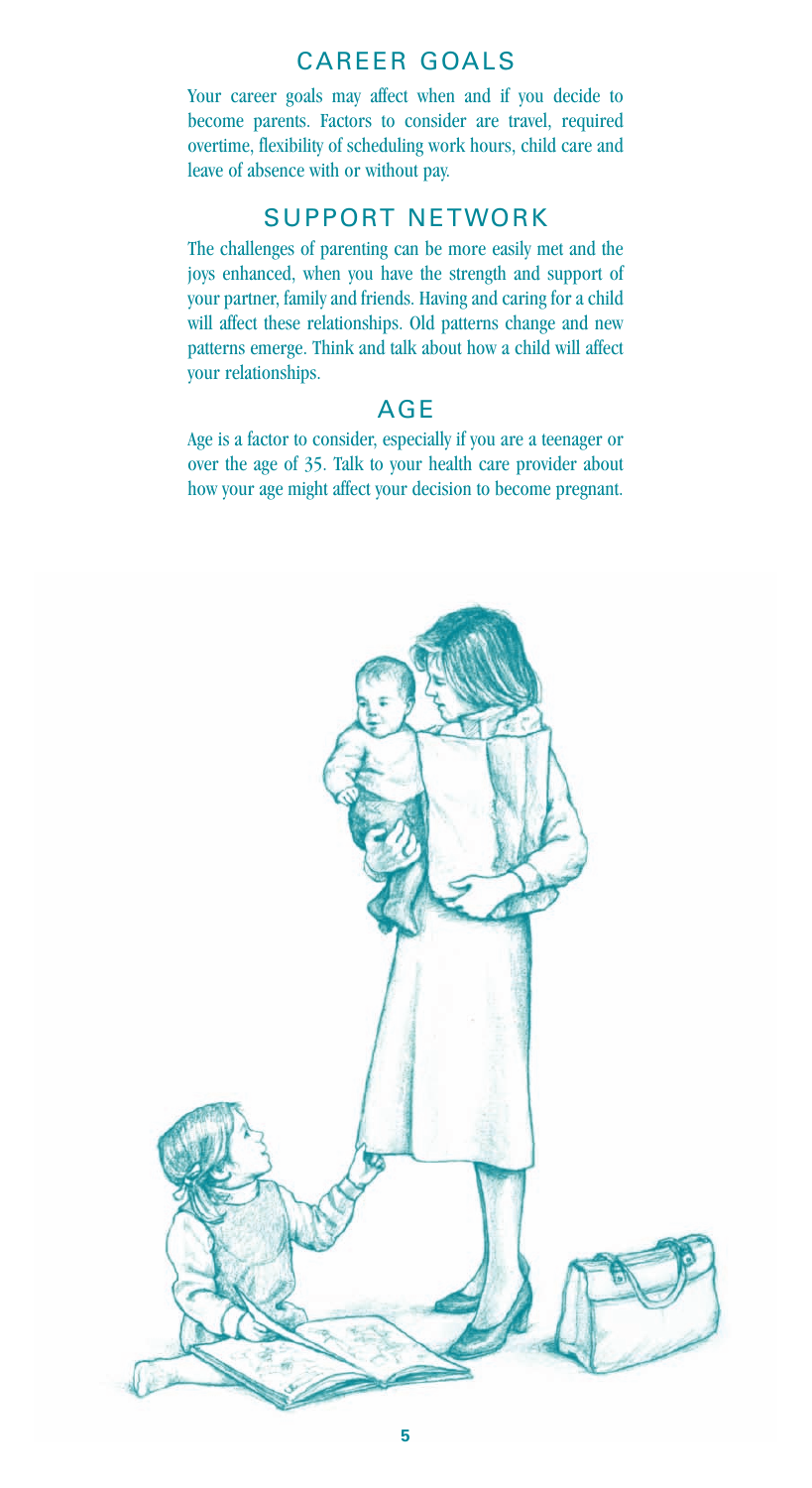## NOT TO BECOME A PARENT

After thinking about your options, you may decide not to become a parent. You may consider this the "best" decision for you. It is still important for you to maintain good health habits and to receive regular health care.

Consider all of the medically safe and effective contraceptive options available to you. Make an informed choice that is right for you. Your alternatives include abstinence, or permanent or temporary contraceptive options.

Decisions regarding parenthood can and do change over time. Protect your health as well as your pregnancy options in case your decision changes in the future.

## TO DELAY PARENTHOOD

There is no single right time for pregnancy and parenthood. There are times and circumstances, however, that are more conducive than others to healthy pregnancy, birth and parenthood.

Should you decide to delay parenthood (or if you are uncertain about parenthood), you can use this time to:

**Maintain** or improve your general health, including medically safe and effective contraception options.

**Adopt** positive health habits conducive to a healthy pregnancy and birth at some later time in your life.

**Consider** the skills and qualities for becoming a caring and supportive parent.

**Learn** about and **reduce** your exposure to hazards in your home or workplace that can harm your fertility, future pregnancy and birth.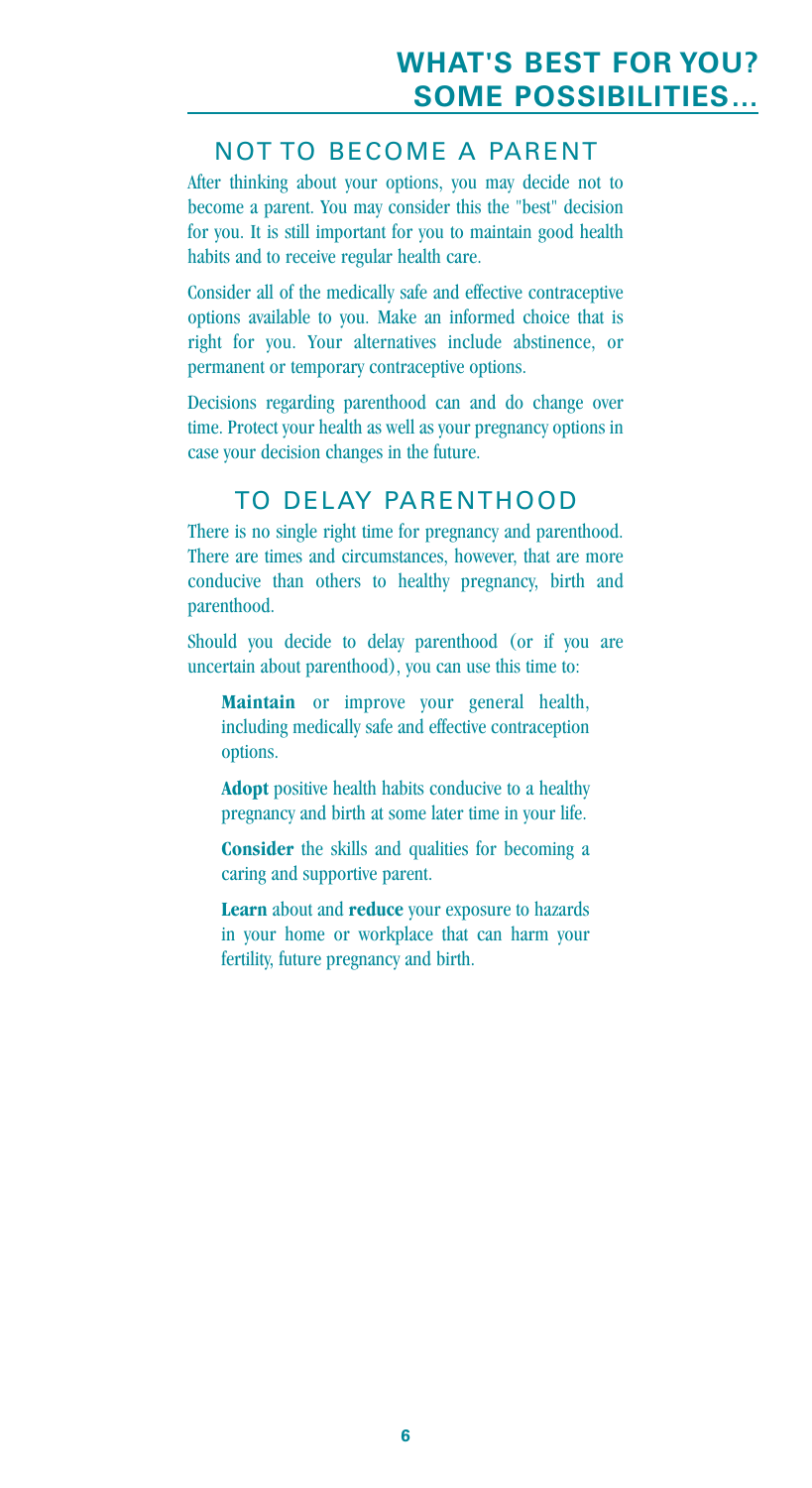

## THE DECISION TO BECOME A PARENT

The following *Preconception Checklist* describes seven basic steps you can take if you have made the decision to become a parent. Following these will help you plan and prepare for a healthy pregnancy and can increase your confidence and sense of control as you approach this exciting phase of your life.

#### PRECONCEPTION CHECKLIST

- 1. Complete a preconception risk assessment.
- 2. Develop your pregnancy plans.
- 3. Meet with your health care provider.
- 4. Adopt the recommended health practices.
- 5. Assess possible changes in your lifestyle and relationships.
- 6. Review your expectations about parenthood.
- 7. Maintain your fertility awareness.

Each of these steps is explained in the following pages.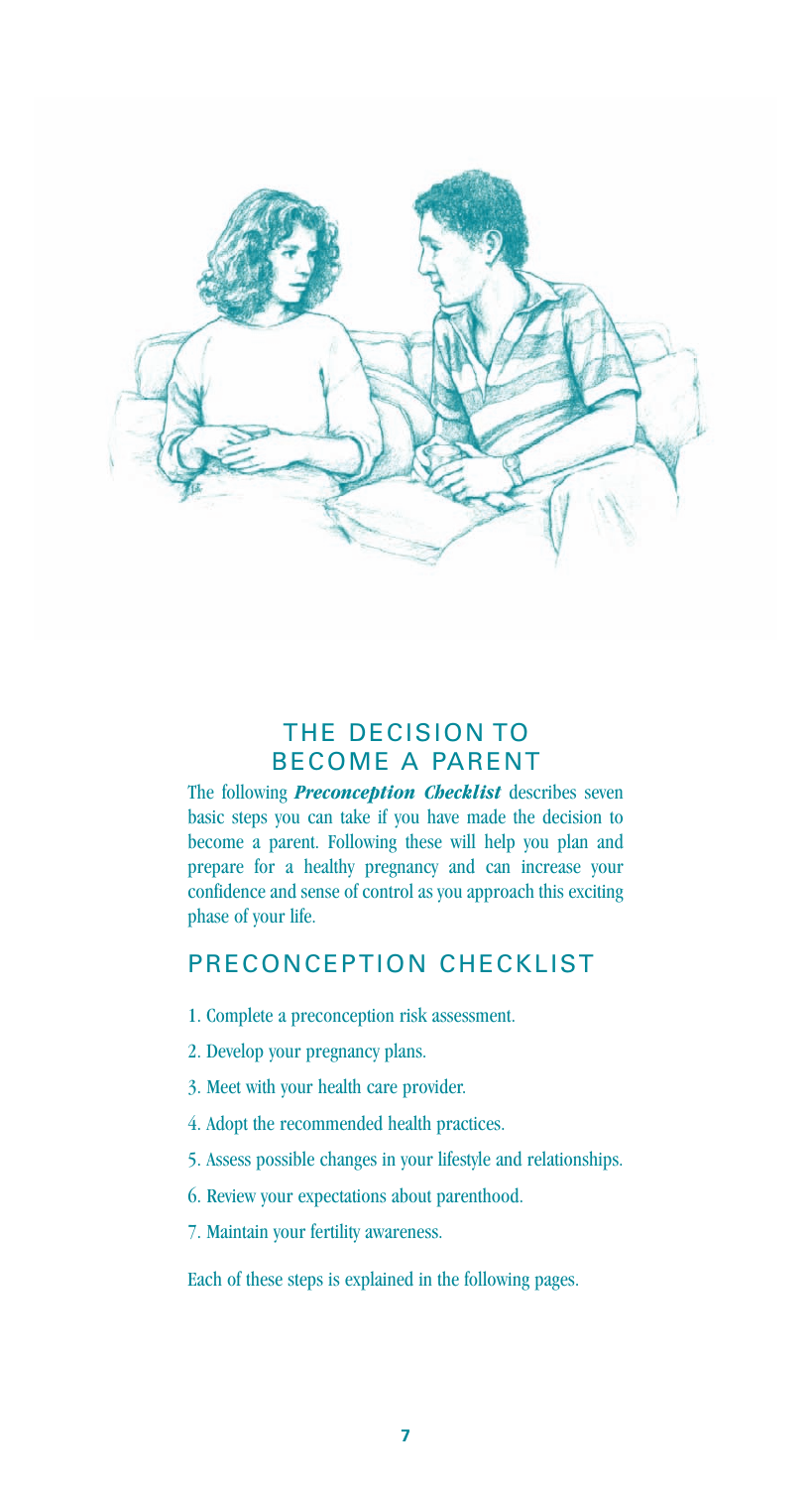# **1. COMPLETE A PRECONCEPTION CHECKLIST**

A *Preconception Checklist* is included with this booklet. It is designed to identify risk factors that may affect your personal health, pregnancy, birth and parenthood. Both you and your partner should complete one of these forms and share them with your health care provider.

## **2. DEVELOP YOUR PREGNANCY PLANS**

Pregnancy can be an exciting and fulfilling time for a woman and her partner. Explore the prenatal care, birth and delivery options available in your community. Will you attend childbirth education classes? Will your partner accompany you during the prenatal visits? Do you have any preferences regarding prenatal tests, or pain control during labor? Will your partner or others attend your delivery?

If you are uncertain about these and other options, discuss the subject with friends who have had a child, co-workers, a childbirth educator, and your health care provider.

#### REVIEW YOUR HEALTH INSURANCE COVERAGE

Determine if your health insurance coverage is adequate for your perinatal care. Your health insurance may also affect your choice of a health care provider.

If you do not have health insurance, or if your insurance is inadequate, explore options for paying for your health care. Your alternatives may include self payment for publiclyfunded health and nutrition programs.

#### CHOOSE A HEALTH CARE PROVIDER

If you do not have a provider, make an appointment and meet with a prospective health care provider before you choose one. Determine ahead of time if there is a charge for this meeting. Your choice of a health care provider may involve other considerations such as:

## PREGNANCY AND

#### CHILDBIRTH PHILOSOPHY

It is important that you are comfortable with the philosophy, attitudes and manners of your health care provider and the other providers with whom he/she works. Choose a health care provider who is supportive of the type of prenatal care, birth and delivery experience you prefer, and who is approachable and available for questions and consultation.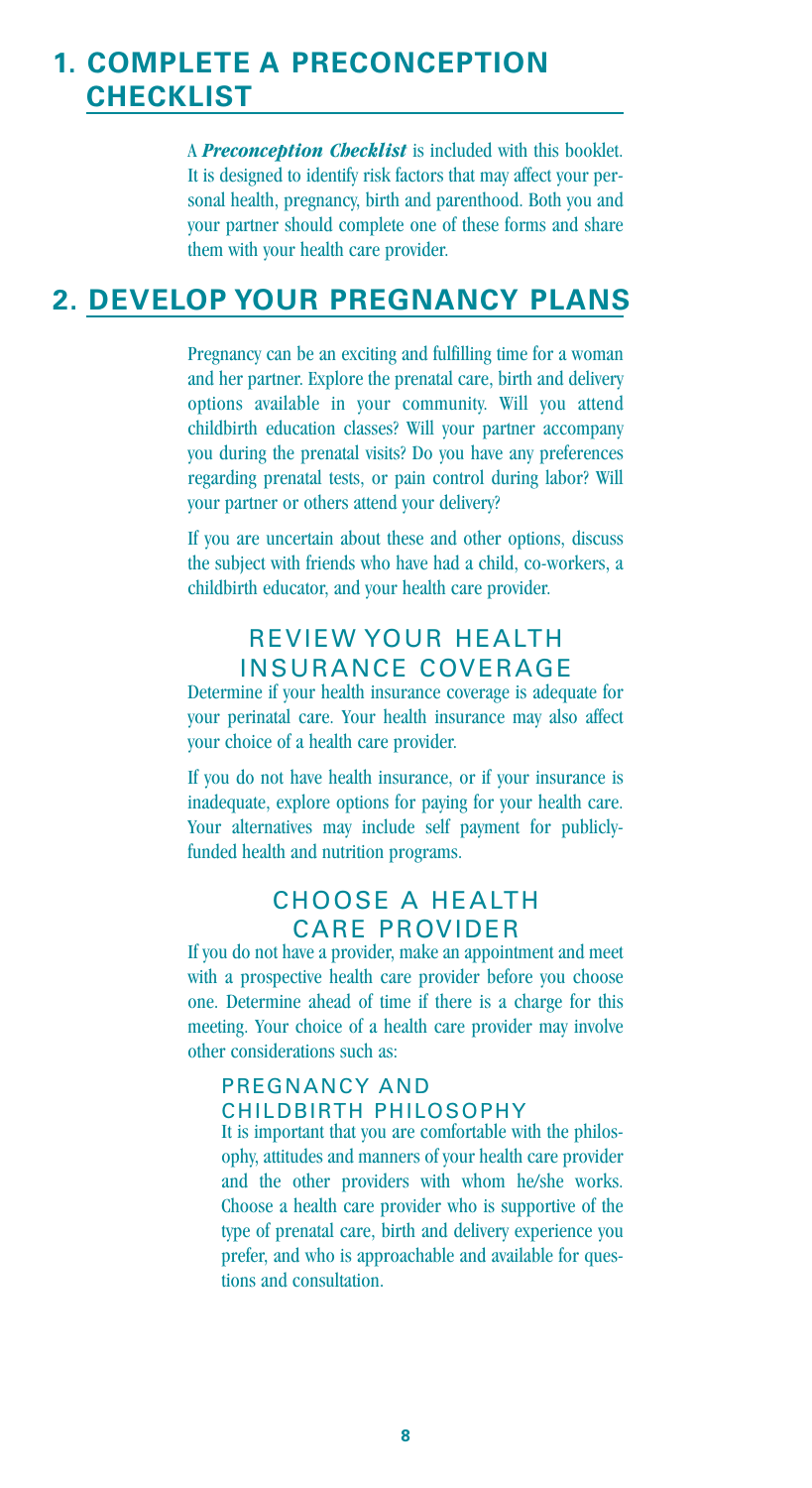#### YOUR HEALTH STATUS AND RISK FACTORS

Health care providers, clinics and hospitals have different capabilities and resources to deal with specific risk conditions. Your primary health care provider can advise you on the level of care most appropriate for you.

#### HOSPITAL AFFILIATIONS

If you prefer to deliver at a specific hospital, choose a health care provider who has privileges at that hospital. Selecting a hospital may also involve such factors as: your insurance coverage; location and facilities; hospital policies; and labor, delivery and postpartum options. If you are undecided, a tour of the hospital may be helpful.

# **3. MEET WITH YOUR HEALTH CARE PROVIDER**

Schedule a visit with the health care provider you select and do the following:

Discuss your pregnancy plans and preferences.

Review the information on your personal *Preconception Checklist.*

Obtain recommended preconceptional health care services including:

- A preconception physical assessment
- A medical evaluation of any pre-existing conditions (asthma, seizures, depression, diabetes, high blood pressure, etc.)
- Immunizations for vaccine preventable diseases such as rubella (German Measles), hepatitis and tetanus
- Laboratory tests including blood typing
- An evaluation of all medications and drugs you currently use

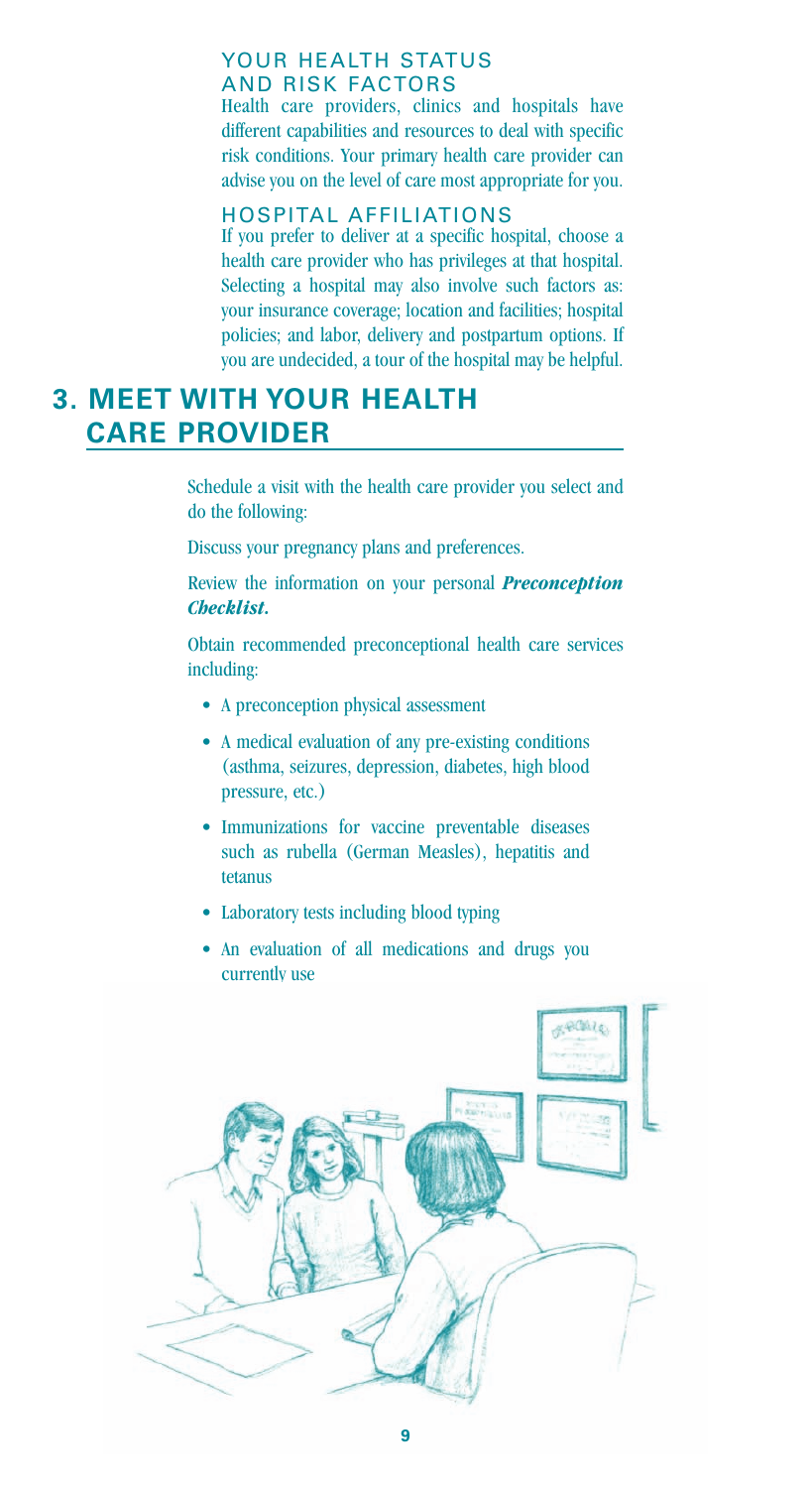# **4. ADOPT THE RECOMMENDED HEALTH PRACTICES**

The following recommended health practices can help reduce your exposure to potential reproductive hazards and improve your reproductive and general health. Begin these healthy practices before you get pregnant. Discuss these recommendations with your health care provider.

## DON'T SMOKE

Smoking during pregnancy increases the risk of miscarriage, stillbirth, low birth weight and infant death. Babies who are smaller than normal may have more problems after delivery and may show developmental delays as they grow.

The more you smoke, the greater the risk.

#### DON'T DRINK ALCOHOL

Mental retardation and developmental problems have been associated with the use of alcohol during pregnancy. Alcohol can also interfere with your nutritional needs.

There is no known, absolutely safe level of alcohol consumption during pregnancy.

## DON'T USE RECREATIONAL OR STREET DRUGS

Drugs such as marijuana and cocaine have been associated with birth defects. There is also a risk of miscarriage, stillbirth, fetal distress and low birth weight.

#### CONTACT YOUR HEALTH CARE PROVIDER BEFORE TAKING MEDICATIONS

Inform your health care provider before taking medications, especially if you suspect you may be pregnant. Discuss medical conditions requiring the regular use of medications, before becoming pregnant. This includes prescription and over-the-counter medicines, dietary supplements and any other drugs.

Some medications may cause fetal abnormalities when taken during pregnancy. Your health care provider can advise you about the safe use of medications.

#### REDUCE CAFFEINE

Caffeine is a stimulant. Excessive amounts can increase irritability and nervousness of both you and your baby.

## STABILIZE WEIGHT BEFORE CONCEPTION

Stop dieting before you become pregnant. Diets intended to decrease weight tend to be low in carbohydrates and protein; this can contribute to low birth weight babies.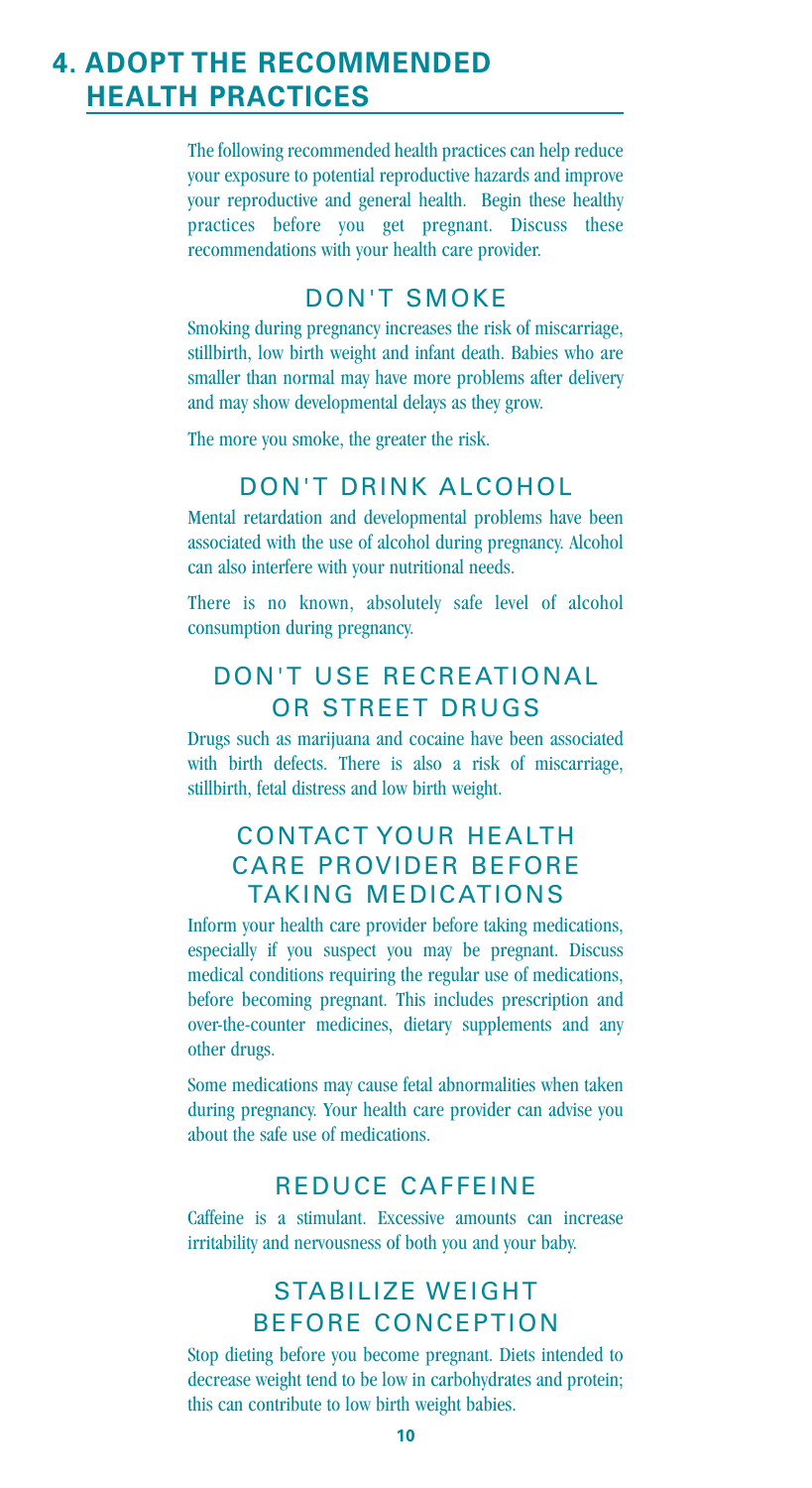#### IMPROVE THE QUALITY OF YOUR DIET

An adequate and well balanced diet is necessary for proper prenatal development. A well balanced diet provides the recommended level of all necessary nutrients.

Your diet should include the following:

- At least six servings of grain products such as bread, cereal and pasta
- At least five servings of fruits and vegetables
- Two to three servings of milk and dairy products
- Two to three servings of protein such as meat, eggs and legumes

Your health care provider can refer you to a nutritionist to help you plan a healthier diet.

#### TAKE AN ADEQUATE AMOUNT OF FOLIC ACID

Taking the recommended amount of folic acid before and during pregnancy can reduce the risk of specific birth defects (neural tube defects). Take a multivitamin with 400mcg. of folic acid every day.

## SEE YOUR DENTIST AND MAINTAIN GOOD ORAL HEALTH

Some dental care requires the use of x-rays, medications or surgical procedures. Your dentist will advise you if this type of dental care should be done before you become pregnant.

Continue good oral health practices before and during pregnancy. Gum disease or infection may have a harmful effect on your pregnancy.

#### **DISCONTINUE** CONTRACEPTION

Discontinue oral contraceptives and use another method of contraception until normal ovulation and menstrual periods are reestablished.

#### REMAIN ALERT TO REPRODUCTIVE RISKS

Your home or workplace may contain hazards to you and to your baby. Reduce your exposure to these potential risks. Examples of these are listed under the Occupational and Environmental Exposures Section on the enclosed **Preconception Checklist.** Inform your employer if you suspect you are pregnant and may come in contact with any potential reproductive risks. It is illegal for your employer to treat you unfairly because you are pregnant.

Because you could be pregnant and not yet be aware of it, tell your health care providers that you are trying to become pregnant. This is especially important before any procedures such as x-rays, surgery or medication use.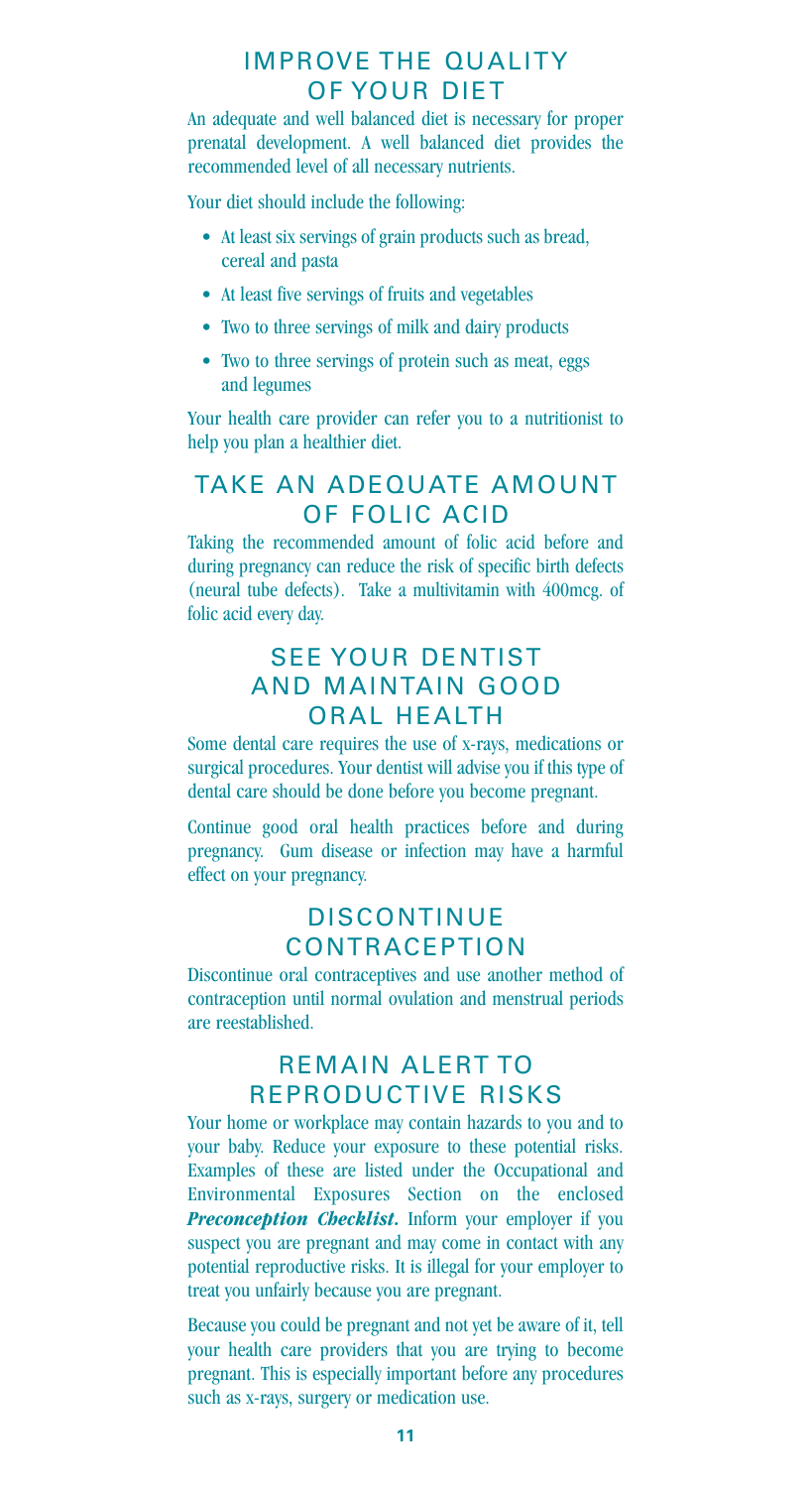# **5. ASSESS POSSIBLE CHANGES IN YOUR LIFESTYLE AND RELATIONSHIPS**

Anticipate the adjustments you will need to make during pregnancy, as well as lifestyle changes as a parent. Discuss these changes with your partner and the other important persons in your life.

# **6. REVIEW YOUR EXPECTATIONS ABOUT PARENTHOOD**

Discuss with your partner what is required of parents and how both of you will meet these requirements. You might have different opinions about balancing home, job and child care responsibilities.

# **7. MAINTAIN YOUR FERTILITY AWARENESS**

#### IDENTIFY OVULATION

Fertility awareness techniques can enable you to identify ovulation before and during the cycle when you are ready to become pregnant.

Fertility awareness techniques include observing changes in cervical mucus and basal body temperatures. Your health care provider can teach you how to identify these changes.

People differ in the length of time it takes to get pregnant. If conception has not occurred after attempting to get pregnant for six months to one year, you may want to talk with your health care provider.

#### BE ALERT FOR SIGNS AND SYMPTOMS OF PREGNANCY

The most common indicators of early pregnancy include:

- a delay of your menstrual period
- nausea
- excess fatigue
- breast tenderness
- frequent urination.

Not all women experience these symptoms to the same degree.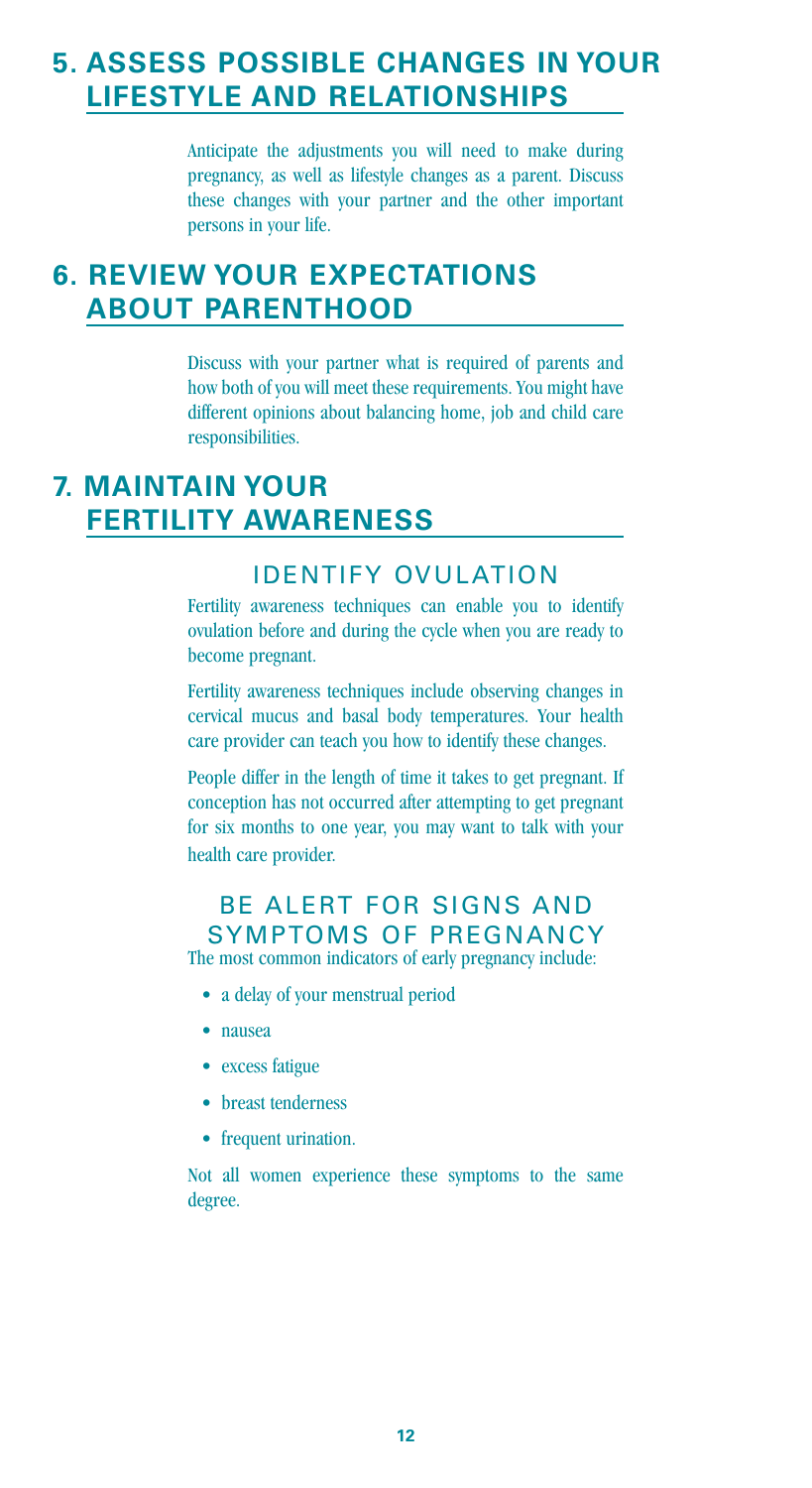#### OBTAIN AN EARLY PREGNANCY TEST

Highly sensitive pregnancy tests can determine a pregnancy within several days of a missed menstrual period. Pregnancy test kits are available for purchase from pharmacies, your health care provider, or family planning clinic.

## CONFIRM YOUR PREGNANCY AS SOON AS POSSIBLE AND BEGIN YOUR PRENATAL CARE IMMEDIATELY

If you are pregnant, it is very important that you receive ongoing prenatal care throughout the pregnancy. Your health care provider will advise you of your schedule of prenatal appointments.

## PLAN, ANTICIPATE AND ENJOY

The purpose of this booklet is to help you plan and prepare for a healthy pregnancy and the birth of a healthy baby. We hope that it has increased your enthusiasm for pregnancy and parenthood. The steps you take to prepare for your child before conception should give you a sense of satisfaction, for you have already begun to recognize and fulfill your parental responsibilities. Congratulations and Best Wishes!

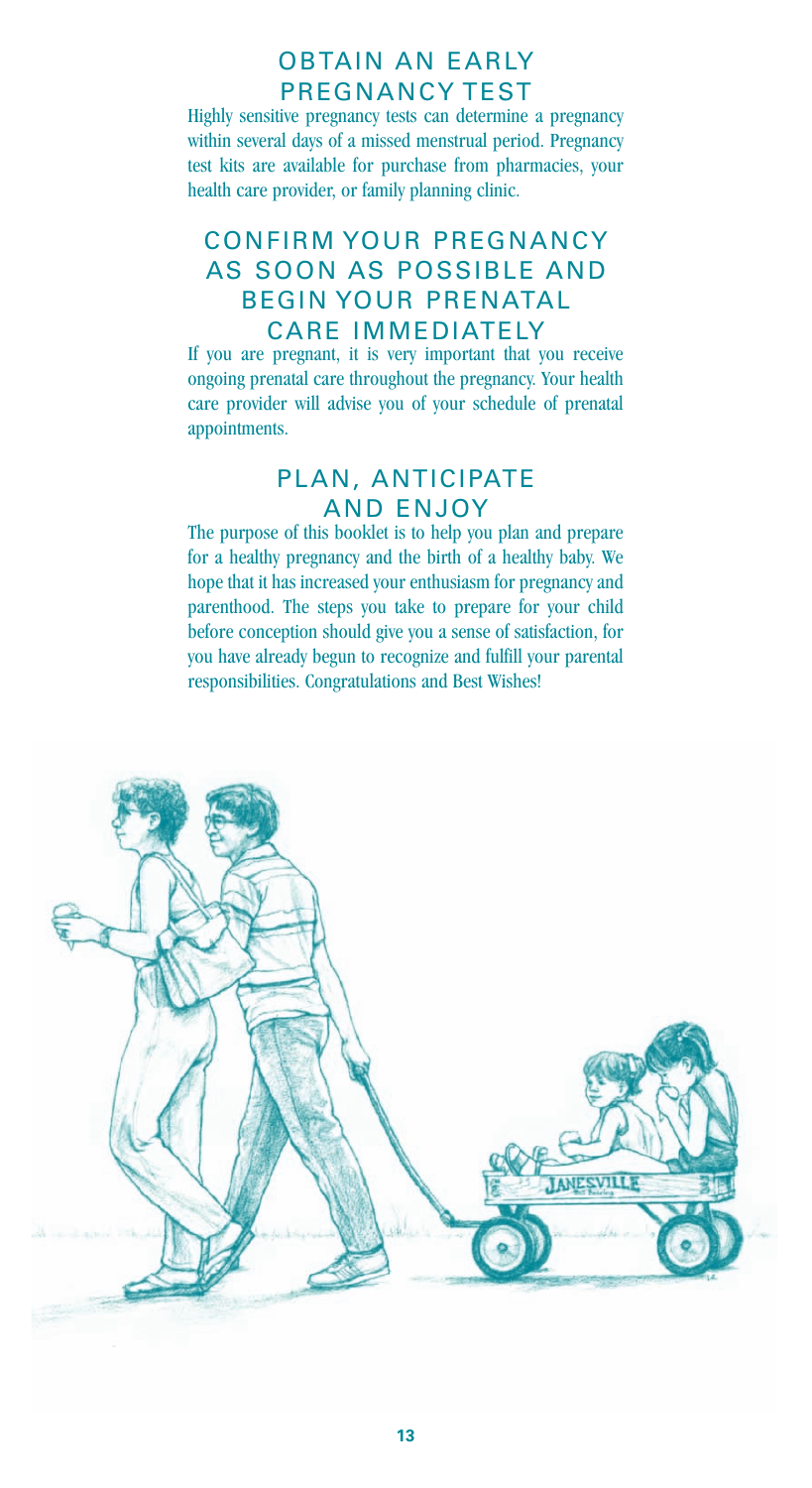One of the rights and responsibilities you have as a consumer in the health care system is to receive information that will help you to prepare for pregnancy and parenthood.\*

You will find it useful to obtain additional information in areas such as:

- recommended health care practices
- prenatal health care services
- fetal growth and development
- parenting

For more information contact your health care provider or

![](_page_13_Picture_8.jpeg)

Wisconsin Association for Perinatal Care McConnell Hall 1010 Mound Street Madison, Wisconsin 53715 (608) 267-6060 www.perinatalweb.org

\*An example of rights and responsibilities of perinatal patients has been developed by the International Childbirth Education Association, Inc. (ICEA), P.O. Box 20048, Minneapolis, Minnesota 55420.

# **WAPC PRECONCEPTION AND PRENATAL CARE COMMITTEE**

I. Mary Anderson, R.N.C., M.S., Chair Margaret Malnory, R.N., M.S.N. Sabine Droste, M.D. Ann Ebert, Pharm.D. Amy M. Falkenberg, M.D. Charlene Galston, R.N.C. Margo Grady, M.S. Carol J. Heid, R.N.

Patricia Mehring, R.N.C., M.S.N., OGNP Kari Morgan, Ph.D. Kathy Stewart, M.D. Martha Stollberg, CHES Janet Williams, M.S.

The Preconception Committee is indebted to Dr. Thomas A. Leonard for the inspiration and guidance he gave to the committee as they prepared the original booklet. Dr. Leonard died in 1988 at the age of 91. Dr. Leonard was an obstetrician who dedicated his life to the care of pregnant women in Wisconsin. His belief was that every baby should have the privilege of being born healthy and wanted.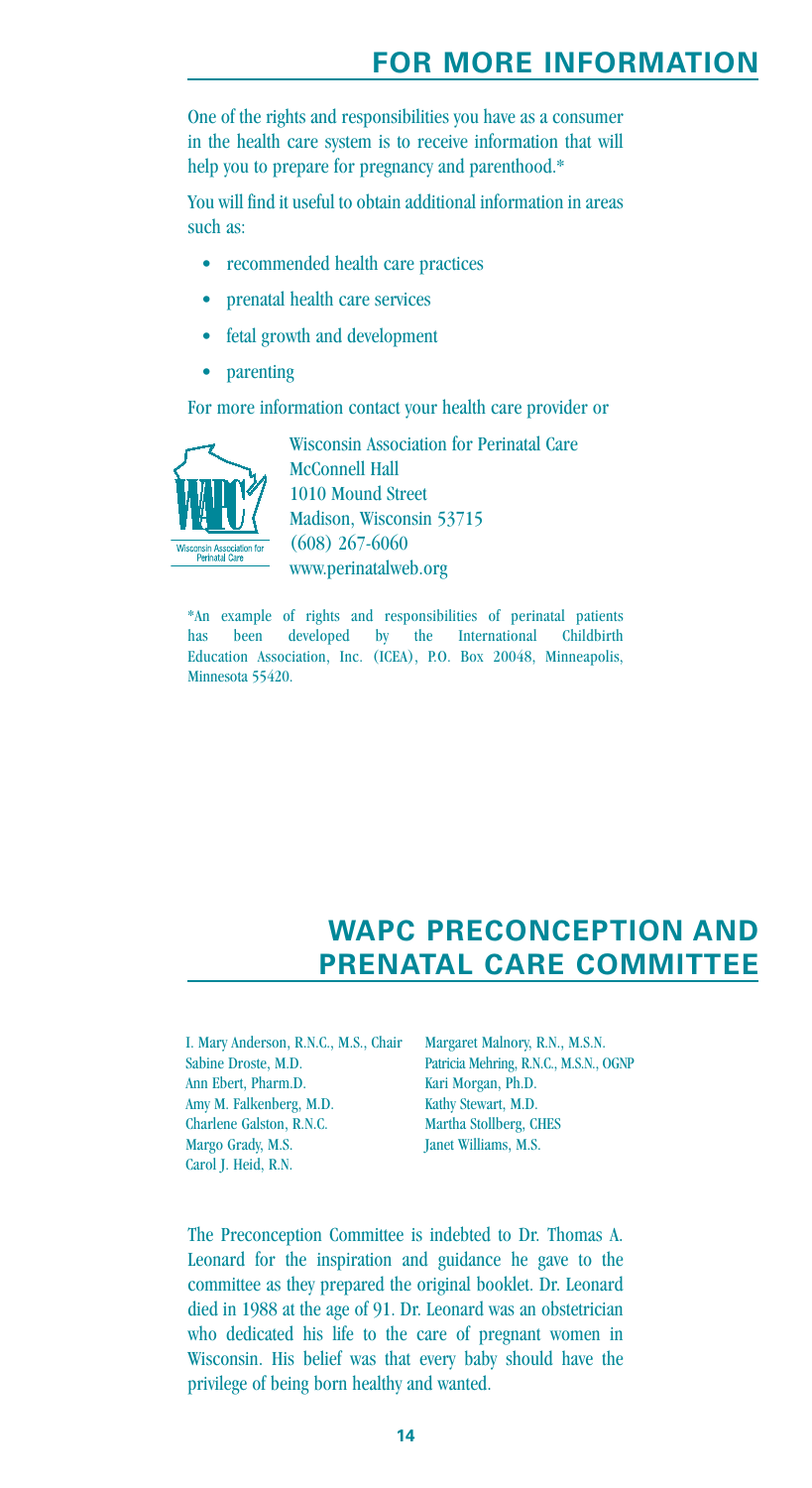# **SOME WORDS USED IN THIS BOOKLET**

Abstinence: Not having sexual intercourse.

*Basal Body Temperature:* Refers to a way to know when ovulation occurs by measuring body temperature. Most women have a slight rise in their normal body temperature after ovulation.

*Carbohydrates:* Refers to foods that have starch or sugar, such as breads, cereals, rice, potatoes, and pasta.

*Conception:* Refers to becoming pregnant.

*Contraceptive Choice:* A method of birth control a person chooses that prevents pregnancy.

*Health Care Provider:* Refers to physicians, nurses, social workers, dietitians, and health educators.

*Nutrients:* Ingredients in foods that we need for good health.

*Ovulation:* The time in a woman's menstrual cycle when an egg is released from her ovary

*Perinatal Health Care:* Refers to health care from the few months before a woman gets pregnant, through the baby's first year of life.

*Postpartum:* The time after birth.

*Preconception:* Refers to the time when a person is preparing to become pregnant.

**Protein:** Refers to nitrogen-containing foods such as meat, poultry, fish, dry beans, eggs and nuts.

*Rubella:* Commonly called "German measles." Vaccines are available to prevent the illness.

OTHER WORDS YOU WANT YOUR HEALTH CARE PROVIDER TO EXPLAIN: